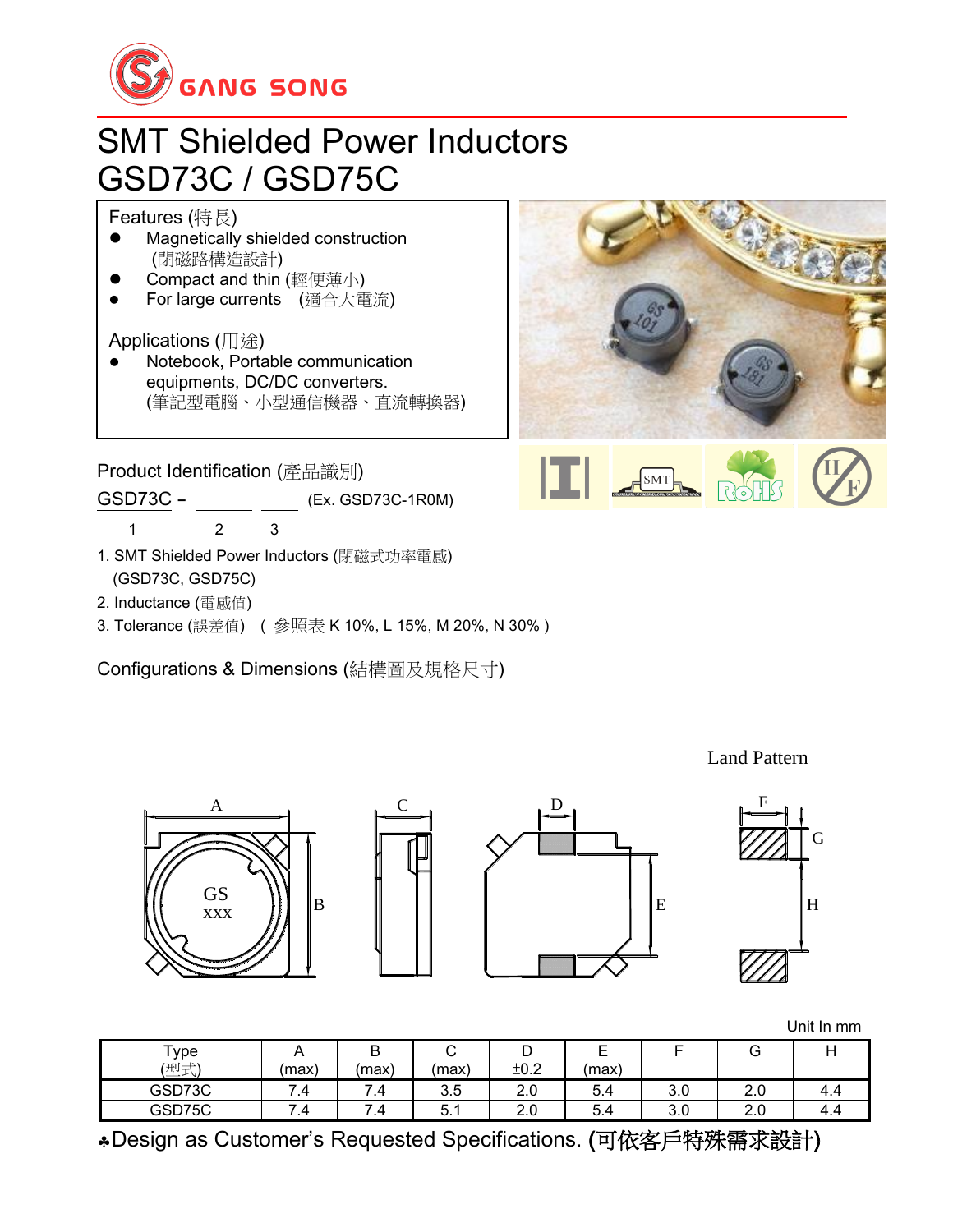

## SMT Shielded Power Inductors GSD73C

Electrical Characteristics for GSD73C Series [GSD73C 系列電子特性規格]

| <b>Part Number</b> | Inductance | Test Freq.     | DCR $(\Omega)$ | IDC(A) |
|--------------------|------------|----------------|----------------|--------|
|                    | $(\mu H)$  | (KHz)          | (max)          | (max)  |
| 產品料號               | 電 感 值 (L)  | 測試頻率           | 直流阻抗           | 定格電流   |
| GSD73C-1R0M        | 1.00       | 1              | 0.019          | 3.12   |
| GSD73C - 1R5M      | 1.50       | $\mathbf{1}$   | 0.023          | 2.85   |
| GSD73C - 1R8M      | 1.80       | 1              | 0.028          | 2.66   |
| GSD73C - 2R2M      | 2.20       | $\mathbf{1}$   | 0.028          | 2.66   |
| GSD73C - 2R7M      | 2.70       | 1              | 0.030          | 2.40   |
| GSD73C - 3R3M      | 3.30       | $\overline{1}$ | 0.035          | 2.26   |
| GSD73C - 4R7M      | 4.70       | 1              | 0.043          | 1.96   |
| GSD73C - 5R6M      | 5.60       | $\overline{1}$ | 0.050          | 1.80   |
| GSD73C - 6R8M      | 6.80       | 1              | 0.055          | 1.76   |
| GSD73C - 8R2M      | 8.20       | $\overline{1}$ | 0.065          | 1.50   |
| GSD73C - 100M      | 10.00      | 1              | 0.080          | 1.34   |
| GSD73C - 120M      | 12.00      | $\mathbf{1}$   | 0.090          | 1.23   |
| GSD73C - 150M      | 15.00      | 1              | 0.120          | 1.09   |
| GSD73C-180M        | 18.00      | $\overline{1}$ | 0.130          | 0.99   |
| GSD73C - 220M      | 22.00      | 1              | 0.150          | 0.90   |
| GSD73C - 270M      | 27.00      | $\overline{1}$ | 0.210          | 0.81   |
| GSD73C - 330M      | 33.00      | 1              | 0.250          | 0.72   |
| GSD73C - 390M      | 39.00      | $\mathbf{1}$   | 0.310          | 0.67   |
| GSD73C - 470M      | 47.00      | 1              | 0.350          | 0.60   |
| GSD73C - 560M      | 56.00      | $\overline{1}$ | 0.430          | 0.55   |
| GSD73C - 680M      | 68.00      | 1              | 0.520          | 0.50   |
| GSD73C - 820M      | 82.00      | $\overline{1}$ | 0.600          | 0.46   |
| GSD73C - 101M      | 100.00     | 1              | 0.790          | 0.41   |
| GSD73C - 121M      | 120.00     | $\overline{1}$ | 0.804          | 0.35   |
| GSD73C - 151M      | 150.00     | 1              | 1.100          | 0.30   |
| GSD73C - 181M      | 180.00     | $\overline{1}$ | 1.250          | 0.28   |
| GSD73C - 221M      | 220.00     | 1              | 1.560          | 0.25   |
| GSD73C - 271M      | 270.00     | $\mathbf 1$    | 1.830          | 0.24   |
| GSD73C - 331M      | 330.00     | 1              | 2.900          | 0.23   |
| GSD73C - 391M      | 390.00     | $\overline{1}$ | 3.300          | 0.22   |
| GSD73C - 471M      | 470.00     | 1              | 3.600          | 0.21   |
| GSD73C - 561M      | 560.00     | $\overline{1}$ | 4.100          | 0.19   |
| GSD73C - 681M      | 680.00     | 1              | 4.600          | 0.18   |
| GSD73C - 821M      | 820.00     | $\overline{1}$ | 5.900          | 0.12   |
| GSD73C-102M        | 1000.00    | 1              | 7.020          | 0.10   |

※Test Freq. : 1KHz / 0.25V

※Operating Temp. :  $-40^{\circ}$ C ~  $+125^{\circ}$ C

※Inductance drop = 10% typ. at IDC.

※Storage Temperature&Humidity : ≦ 40℃ & 70% RH maximum